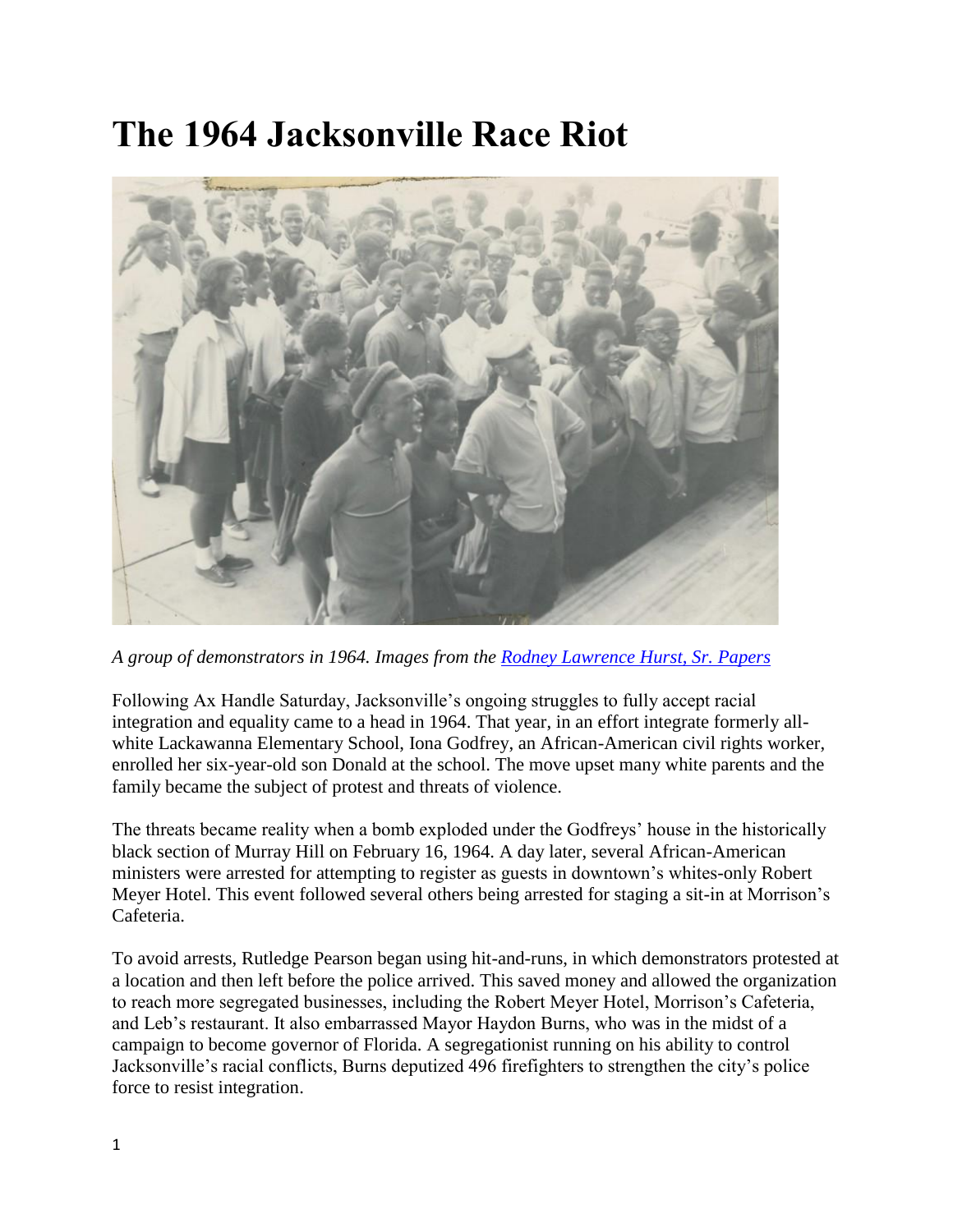Things further escalated when a protester threw fire bombs and light bulbs filled with paint at a "Burns for Governor" campaign office. Burns believed he had been good to African-Americans and did not understand why they were against him. However, he could not give them equality because he believed in segregation, and he vowed to smash any attempt to integrate downtown restaurants and hotels.



*The KKK marching on a downtown Jacksonville street in 1964. Images from the [Rodney](https://digitalcommons.unf.edu/hurstimages/45/)  [Lawrence Hurst, Sr. Papers](https://digitalcommons.unf.edu/hurstimages/45/)*

On March 23, a false newspaper report accused four black men of assaulting a white man. A protest rally with 2,000 people began at Hemming Plaza, only to be pushed out of downtown by the police. As protesters made their way into Durkeeville, a bomb scare at New Stanton High School forced evacuation, leading students to pour into the streets with protesters.

After being taunted by students, a white milk man reacted by throwing a milk carton at them. Students then attacked white photographers and clashed with police officers. Throughout town, students attacked white businesses and those owned by conservative blacks. According to Rev. G. Vincent Lewis, a student at Matthew Gilbert High School at the time, the riot got out of hand because of the way the police responded.

They used white officers to arrest black students. This further irritated the students, who lashed out at the officers. He remembered that many students tried to get arrested because it was considered a badge of courage. They ran behind police paddy wagons, trying to get arrested. "I known that this is a fact because my sister, Jacquelyn Lewis, chased a paddy wagon for about a block trying to get it to stop so the policemen could arrest her," Lewis recounted. Once they got to the police station the children were allegedly beaten by the police.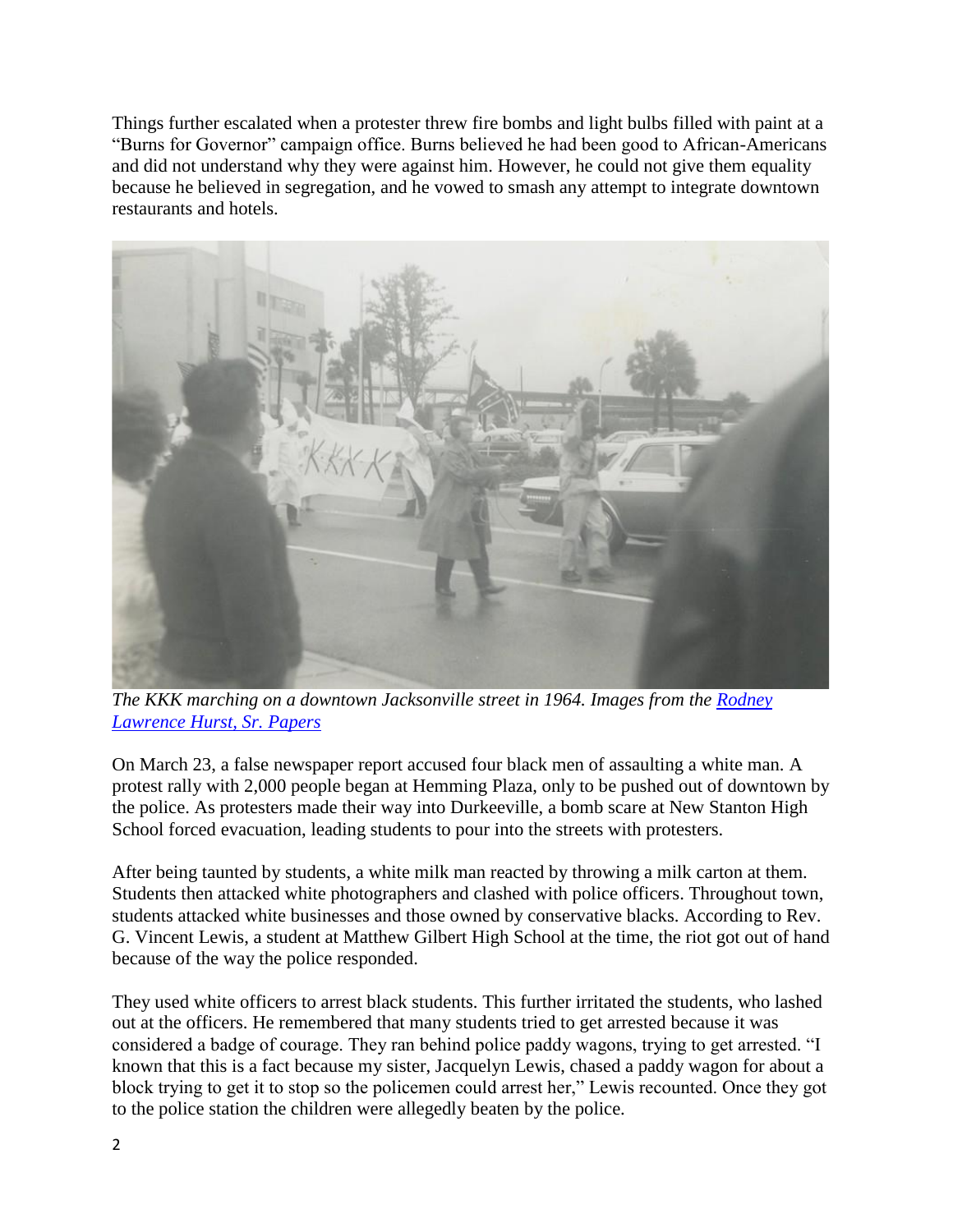## *Source: Rev. G. Vincent Lewis*

To end the violence, mass arrests were made city wide and the old Maxwell C. Snyder National Guard Armory was used as a temporary jail. More than 200 people, 75 under the age of 17, were arrested. That evening, four white men searching for an African-American to attack murdered 36-year-old Johnnie Mae Chappell, a mother of ten, along US 1 north of town. This shooting resulted in continued racial clashes across the city, including buildings damaged with firebombs, protesters setting piled rags ablaze at Burns' campaign offices, and youths throwing rocks at passing cars on Interstate 95.



*Demonstrators picketing outside Leb's Restaurant on West Adams Street. Images from the [Rodney Lawrence Hurst, Sr. Papers](https://digitalcommons.unf.edu/hurstimages/45/)*

After another day of rioting that saw more than 100 African-Americans arrested, and following a group of students attacking police and fire vehicles at Mathew Gilbert High School, Martin Luther King, Jr. sent an urgent telegram offering the Southern Christian Leadership Conference's mediation services.

"I join with you in calling on the leaders of Jacksonville to bend every effort to persuade the Negro community to remain nonviolent no matter how sorely provoked."

*- Dr. Martin Luther King, Jr.*

Pearson declined King's offer because he believed there were enough local resources in place to address the riots. The next day, at Pearson's request to local youth, the destruction ceased.